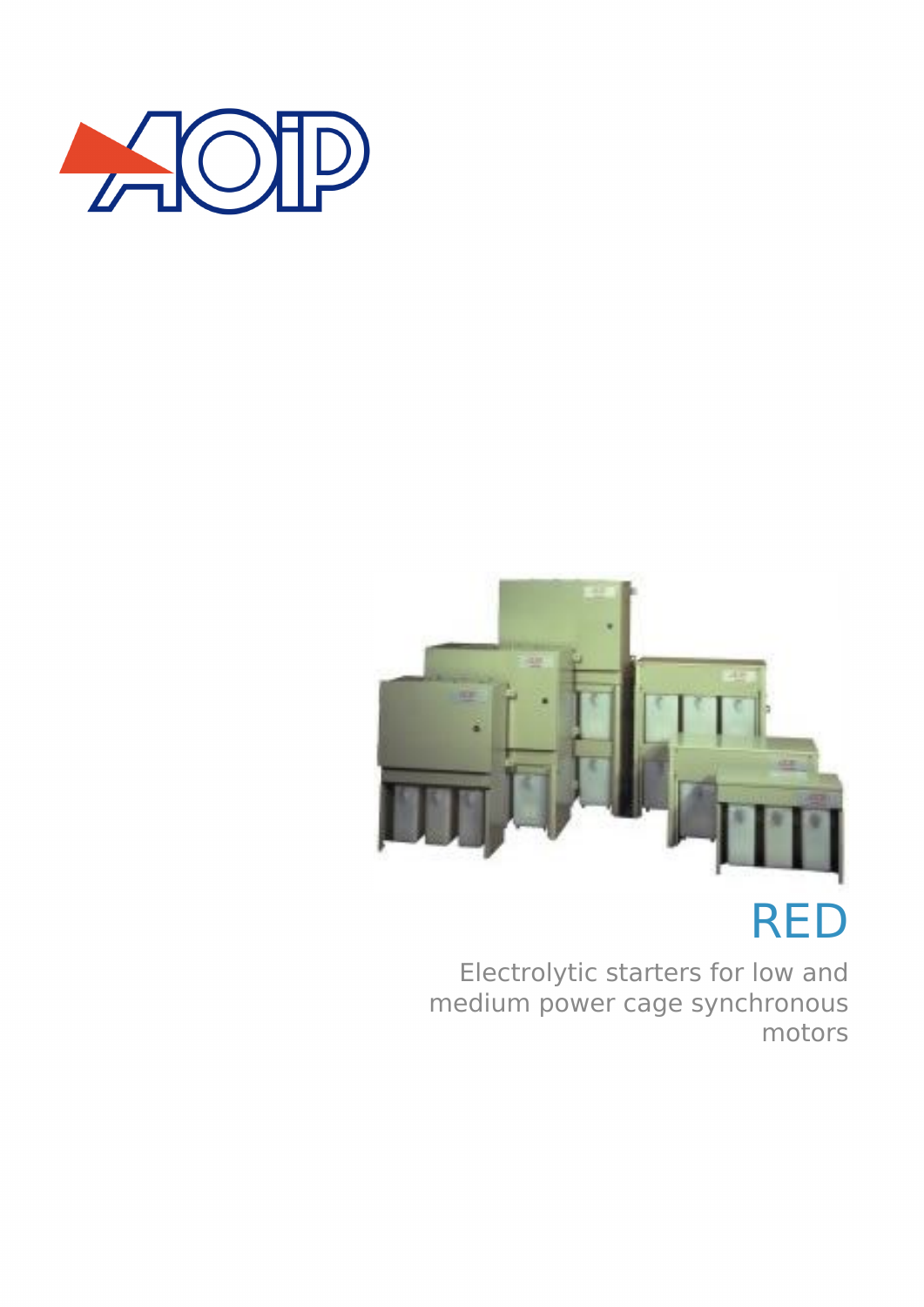

#### RED statormatic electrolytic starters for cage motors offer an unrivalled starting capability up to 750 kW.

- Reliable: no moving parts, no current peak during starting process
- Economical: reduced maintenance
- Customizable to specific motor requirements

## **Description**

RED statormatic starters offer an unrivalled starting capability and have the following advantages:

### **Reliability**

- They do not have any moving parts other than the short circuit contactor
- There is no current peak at the end of the starting period

### Economy

- Electrical and mechanical maintenance considerably reduced
- Units pre-wired

### Adaptability

The starting characteristics are "made to measure" and can be altered for a change of motor or machine by simply replacing the electrolyte.

### **Description**

The starters of this range can be supplied in three formats: RC, RW or RZ. They are made up of two parts:

- The electrolytic starting resistance in a frame with tanks and a thermostat.
- The equipment:
	- An enclosure integrated into the frame which contains a short circuit contactor, a timing relay, eventually a line contactor or further option. The RC and RW units are supplied in this format.
	- A separate WS wall mounting enclosure can be used with RZ frames. The RZ/WS modular assemblies are prewired.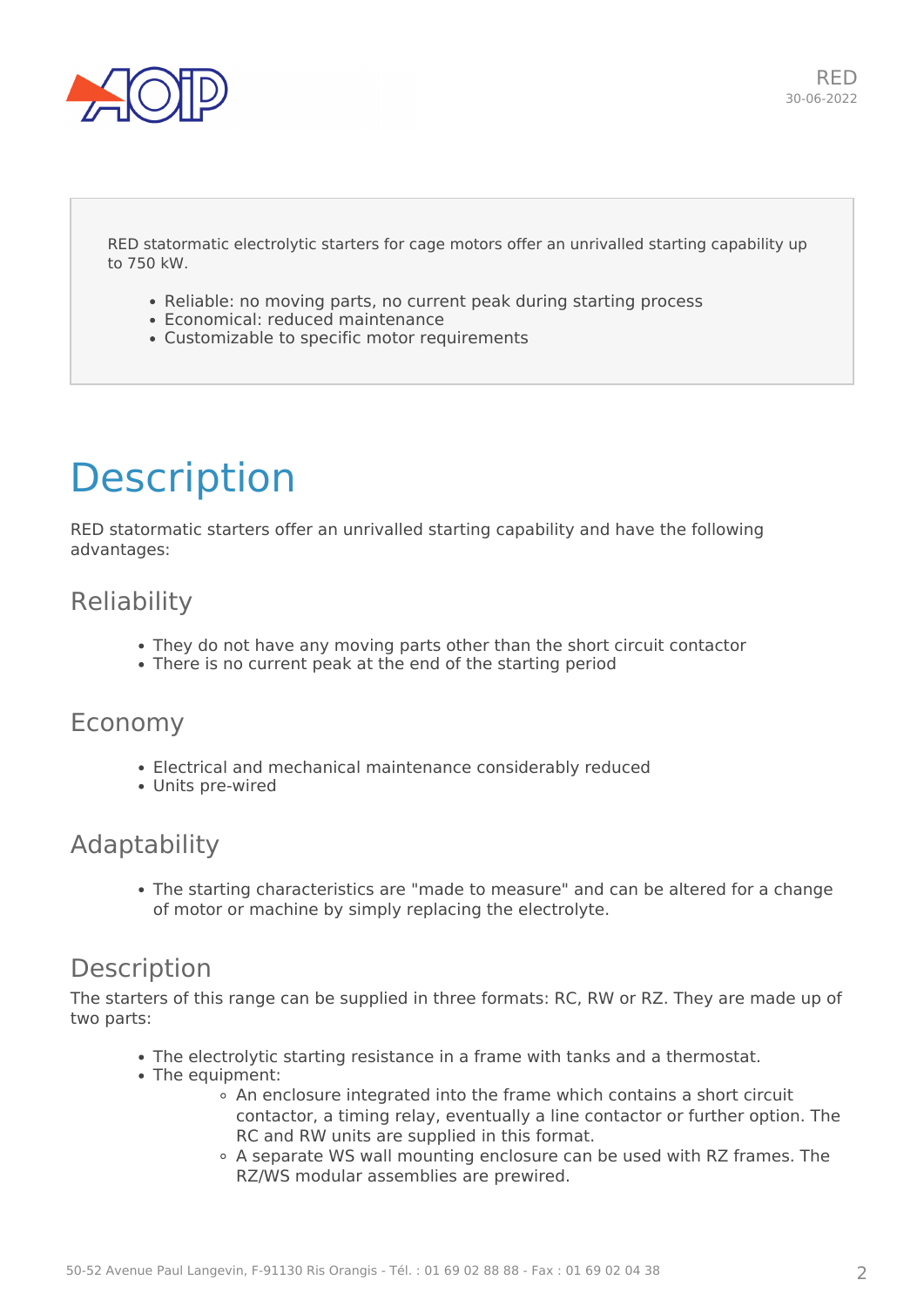

### Operating principle

The decrease in resistance of an electrolyte when heated is used inside an electrode chamber. The resistance is connected in series with the motor windings to reduce terminal volts, starting torque and current drawn from the line.

As the motor runs up to speed, there is an automatic decrease in resistance value with a consequent increase in motor voltage, giving smooth acceleration without torque or current peaks.

At the end of the run-up period a timed contactor closes and short circuits the residual resistance.

Reduction of the starting torque is determined according to the requirements of the driven machine or the current limitation.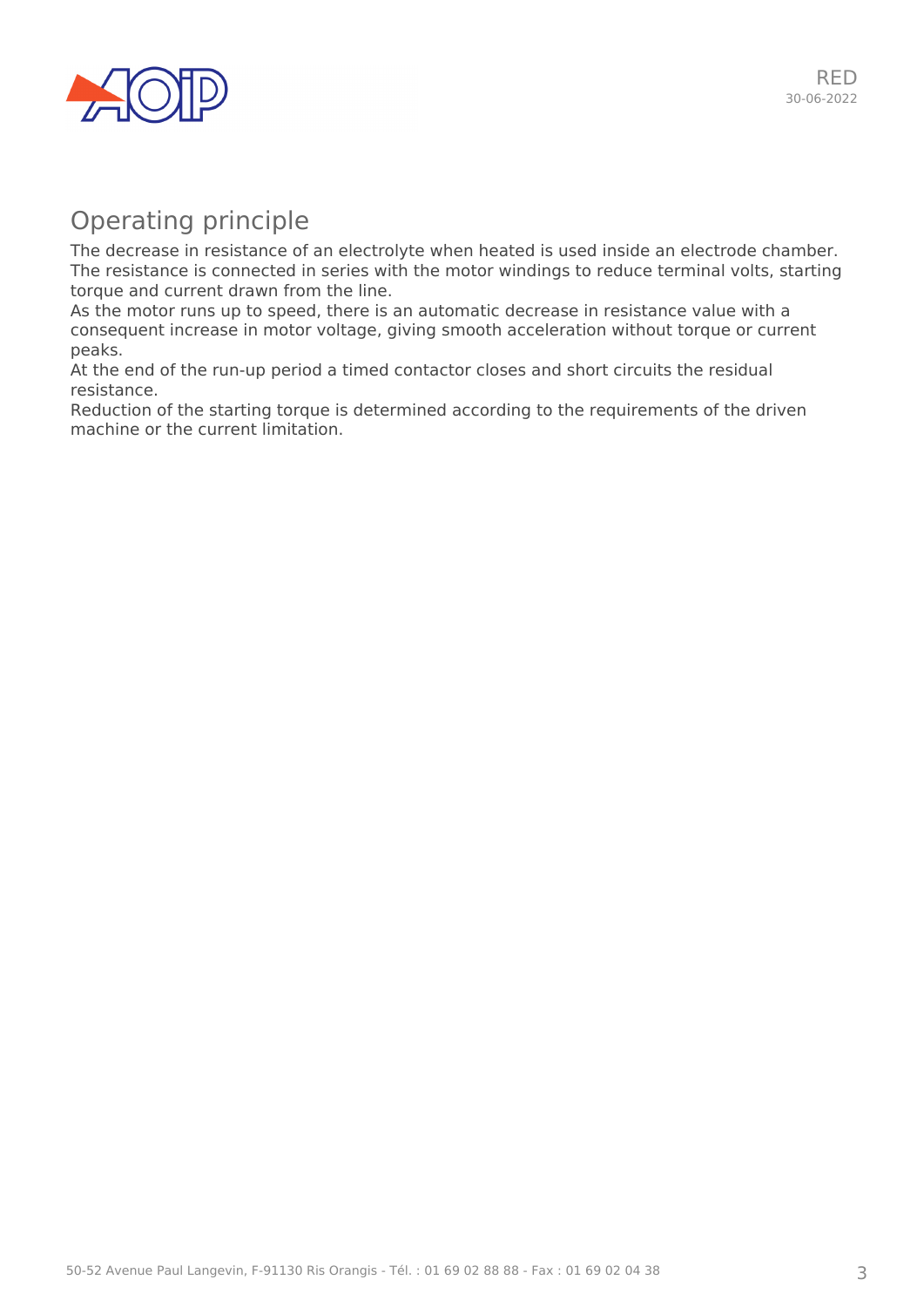

## **Specifications**

### Electrical features:

| <b>Reference</b>         | <b>Protection</b> | <b>Number of</b><br>electrode<br>assemblies | <b>Rating</b>            | <b>Short circuit</b><br>contactor<br>(choice) |
|--------------------------|-------------------|---------------------------------------------|--------------------------|-----------------------------------------------|
| RC2P/3                   | IP31              | 3                                           | 30 kW (40 ch.)<br>max    | 25 A<br>50 A                                  |
| RC2E/3                   | IP52              | 3                                           | 30 kW (40 ch.)<br>max    | 125 A                                         |
| RC5P/3<br>RW5P/3*        | IP31              | 3                                           | 75 kW (100 ch.)<br>max   | 25 A<br>45 A                                  |
| RC5P/6<br>RW5P/6*        | IP31              | 6                                           | 150 kW (200 ch.)<br>max  | 50 A<br>125 A<br>200 A<br>300 A               |
| RC5P/9<br>RW5P/9*        | IP31              | $\overline{9}$                              | 225 kW (300 ch.)<br>max  |                                               |
| RCE5/3<br>RWE5/3 *       | IP52              | 3                                           | 75 kW (100 ch.)<br>max   |                                               |
| <b>RCE5/6</b><br>RWE5/6* | IP52              | 6                                           | 150 kW (200 ch.)<br>max  |                                               |
| <b>RCE5/9</b><br>RWE5/9* | IP52              | $\overline{9}$                              | 225 kW (300 ch.)<br>max  |                                               |
| RZ2/3                    | IP11              | 3                                           | 30 kW (40 ch.)<br>max    |                                               |
| RZ5/3                    | IP11              | 3                                           | 75 kW (100 ch.)<br>max   |                                               |
| RZ5/6                    | IP11              | 6                                           | 150 kW (200 ch.)<br>max  |                                               |
| RZ5/9                    | IP11              | $\mathsf 9$                                 | 225 kW (300 ch.)<br>max  |                                               |
| RZ5/12                   | IP11              | 12                                          | 300 kW (400 ch.)<br>max  |                                               |
| RZ5/15                   | IP11              | 15                                          | 750 kW (1000 ch.)<br>max |                                               |
| <b>WSP</b>               | <b>IP31</b>       | <b>NA</b>                                   |                          | 445 A                                         |
| <b>WSE</b>               | <b>IP52</b>       | <b>NA</b>                                   |                          | 550 A<br>800 A<br>1000 A                      |

Voltage between phases: 690 V

\* In case the starter is made of more than one enclosure, only one has a thermostat.

The RC or RW enclosure consists of the starting electrolytic resistance and the short-circuit start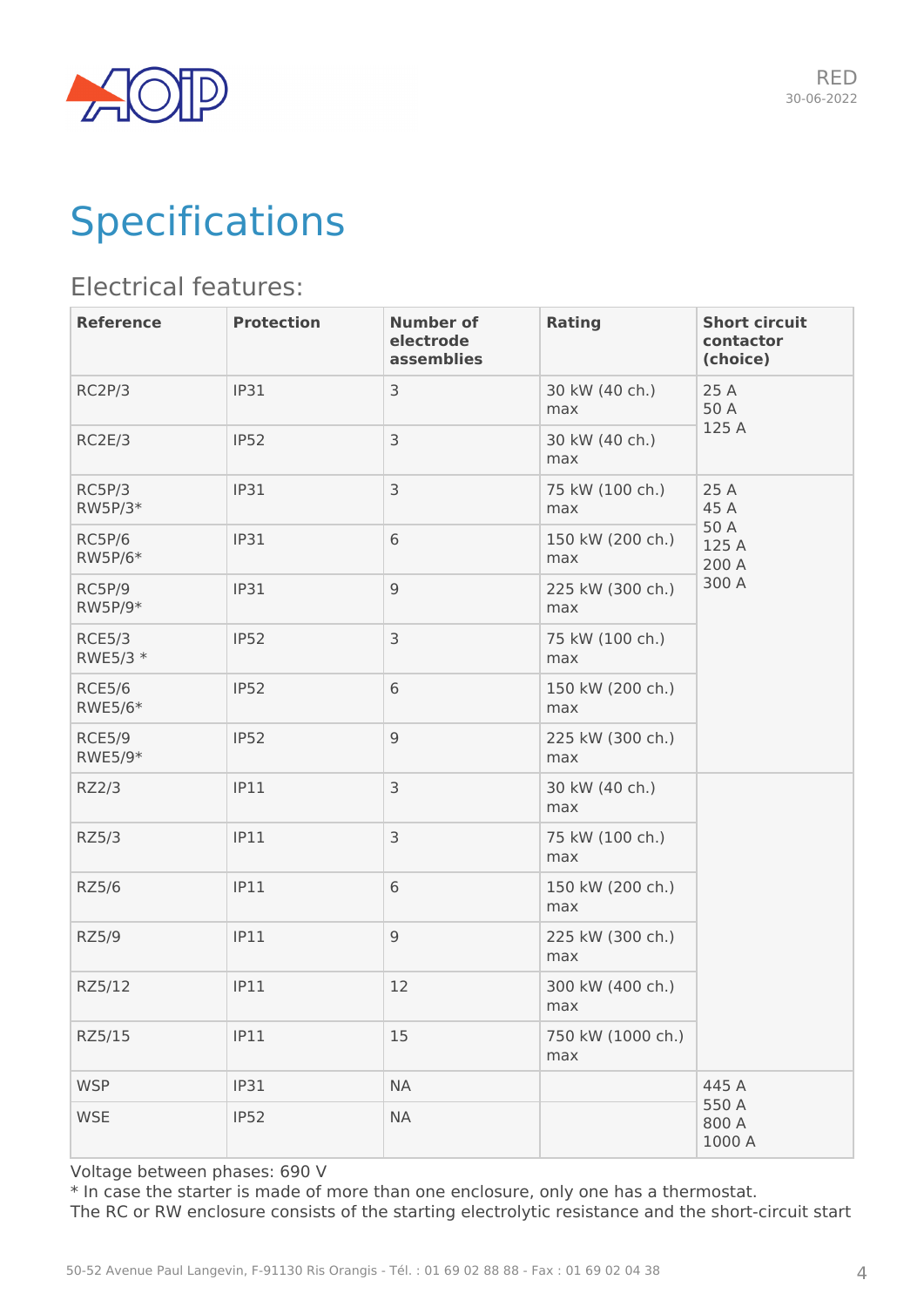

and run contactor with relay timer.

The resistance frame RZ consists of the resistance only with a thermostat\*, and can be delivered with separate waterproof enclosure WS for chemical industries and for marine environments (see below).

The WS3 enclosure has been designed to accept equipment which cannot be mounted in RC and RW enclosures and when the starter is supplied with RZ type resistance frames.

### Further features

| Electrolyte        | Composition : In powder or crystal form for mixing<br>with drinking water and anti-evaporation oil<br>Electrolyte temperature is controlled by<br>thermostat 16 A/400 V.<br>Electrolyte level: level is visible through<br>transparency of tanks.                                                                                                                                                                                   |
|--------------------|-------------------------------------------------------------------------------------------------------------------------------------------------------------------------------------------------------------------------------------------------------------------------------------------------------------------------------------------------------------------------------------------------------------------------------------|
| Electrode assembly | The RED "monophase" electrode assembly is a<br>standard component.<br>The value of resistance is factory preset according<br>to the data of the driven machine given by the<br>customer at the order. It is always possible for<br>him to make adjustments on site, either for a<br>change of drive of for a different duty. This is<br>easily carried out by changing the electrolyte<br>and/or the size of the electrode chamber. |
| Antigel (option)   | Protection down to - 20°C<br>It has to be inserted into the electrolyte before<br>commissioning since it alters its resistivity. Il can<br>be used throughout the year.                                                                                                                                                                                                                                                             |

## General specifications

| <b>Reference</b> | Average weight with contactor |                  |  |
|------------------|-------------------------------|------------------|--|
|                  | Without electrolyte           | With electrolyte |  |
| RC2P/3           | 20 kg                         | 26 kg            |  |
| RC2E/3           | 20 kg                         | 26 kg            |  |
| RC5/3            | $25$ kg                       | 40 kg            |  |
| <b>RC5/6</b>     | 45 kg                         | 75 kg            |  |
| <b>RC5/9</b>     | 70 kg                         | 115 kg           |  |
| RW5/3            | 40 kg                         | 55 kg            |  |
| RW5/6            | 60 kg                         | 90 kg            |  |
| <b>RW5/9</b>     | 85 kg                         | 130 kg           |  |
| RZ2/3            | 7 kg                          | 13 <sub>kg</sub> |  |
| RZ5/3            | 12 kg                         | 27 kg            |  |
| RZ5/6            | 24 kg                         | 54 kg            |  |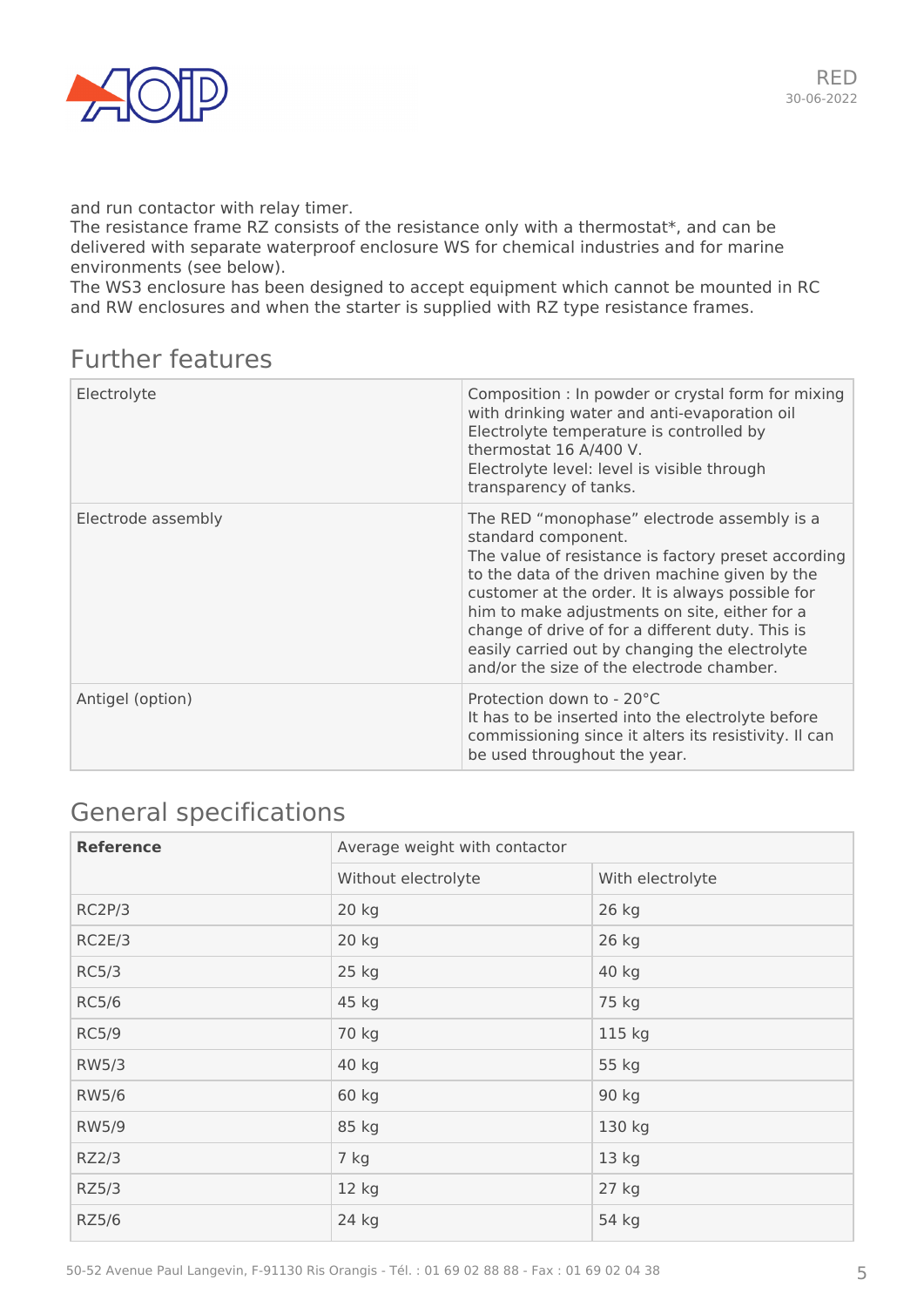

| RZ5/9  | 35 kg | 80 kg  |
|--------|-------|--------|
| RZ5/12 | 47 kg | 107 kg |
| RZ5/15 | 60 kg | 135 kg |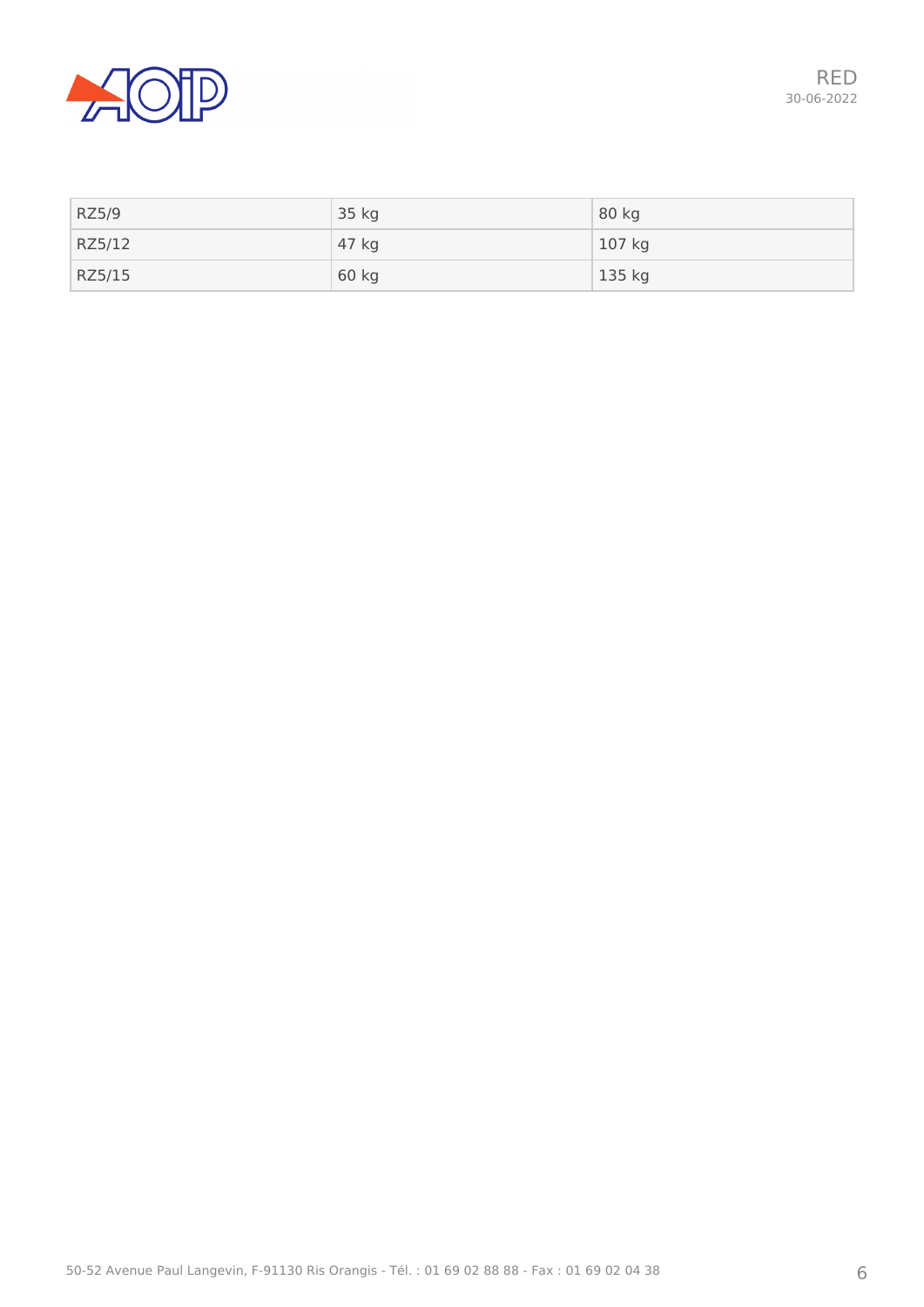

## Models and accessories

In order for us to quote a starter adapted to your application, please let us know the following information: About the starter:

- Power
- Speed (rpm)
- Stator voltage
- Required starting torque
- Motor voltage
- Stator current

About the driven machine:

- Type
- Coupling method
- Moment of inertia
- Speed (rpm)
- Number of consecutive starts

#### About starter options:

- Protection IP31 or IP52
- Tropicalisation
- Antifreeze
- Breathing pipes
- Louvres
- Level lamps
- Ammeters
- Thermostat
- Corrosion proof PVC frames
- WS enclosure in polyester

Particular specifications:

Control panels

Consumables:

- Electrolyte
- Antifreeze
- Anti-evaporation oil

### Starter enclosure protected version RC or RW:

#### **Ordering code structure: R-Number of chassis-Power-Protection/Number of electrode assemblies-Contactor**

*Please select the required options from tables below to define the right device reference.* **Number of chassis**

C One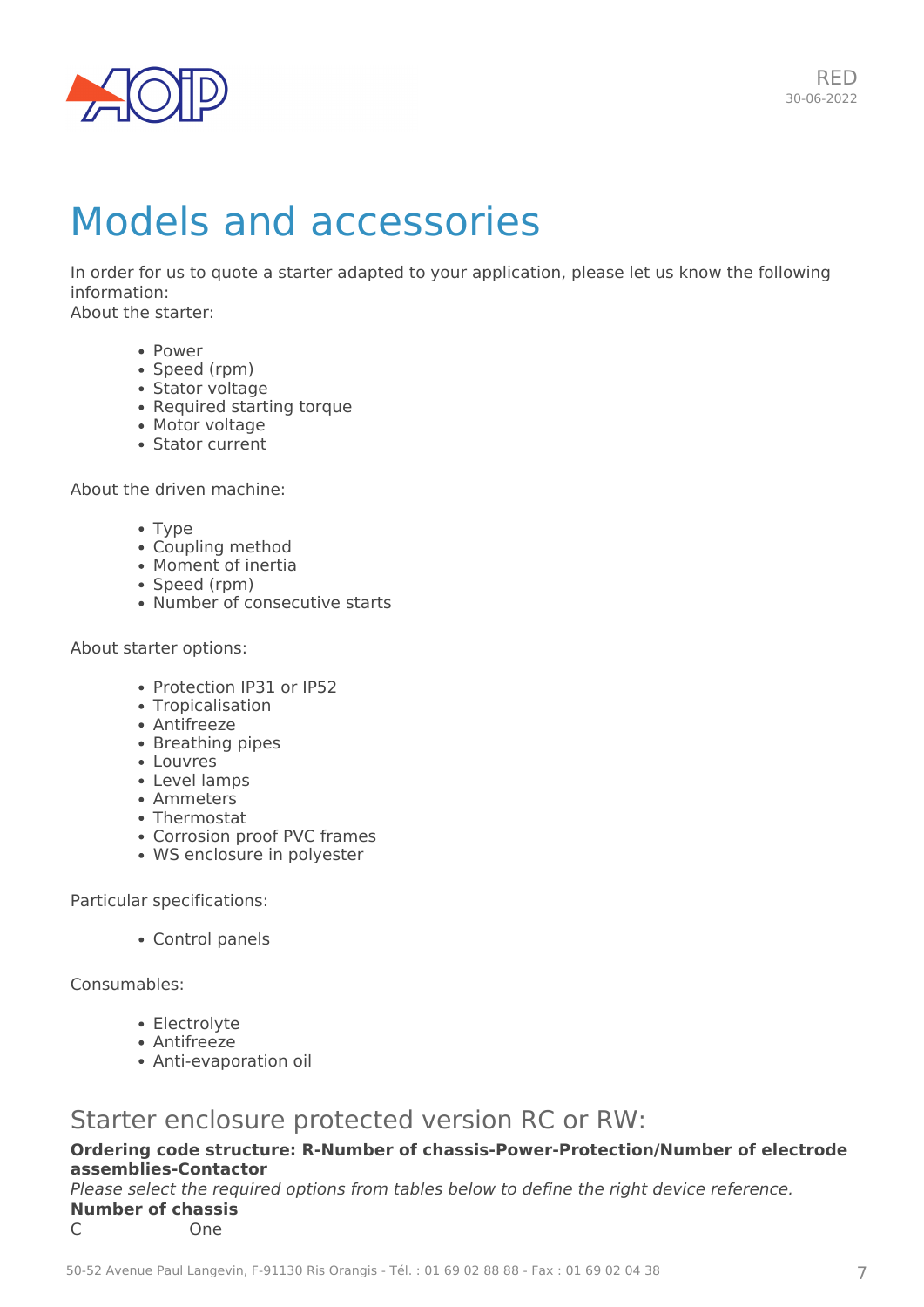

| W                 | Several                                       |
|-------------------|-----------------------------------------------|
| <b>Power</b><br>2 | Low power, 30 kW (40 ch.) max                 |
| 5                 | Medium power, from 75 to 225 kW (300 ch.) max |
| <b>Protection</b> |                                               |
| P                 | IP 31                                         |
| F                 | IP 52, waterproof                             |
|                   | Number of electrode assemblies                |
| 3                 | 3 electrode assemblies                        |
| 6                 | 6 electrode assemblies                        |
| 9                 | 9 electrode assemblies                        |
| n                 | n electrode assemblies                        |
|                   | <b>Incorporated short ciruit contactor</b>    |
| B <sub>25</sub>   | 25 A                                          |
| <b>B45</b>        | 45 A (RC5 or RW5 only)                        |
| <b>B55</b>        | 50 A                                          |
| <b>B125</b>       | 125A                                          |
| <b>B200</b>       | 200 A (RC5 or RW5 only)                       |
| <b>B300</b>       | 300 A (RC5 or RW5 only)                       |

### Options and accessories:

Tropicalisation Antifreeze Louvre doors Level lamps when tanks are covered with louvres Amperemeter with current transformer

## Resistance frame RZ:

### **Ordering code structure: RZ-Power/Number of electrode assemblies**

*Please select the required options from tables below to define the right device reference.* **Power**

|    | Low power, 30 kW (40 ch.) max                 |
|----|-----------------------------------------------|
| 5. | Medium power, from 75 to 225 kW (300 ch.) max |
|    | <b>Number of electrode assemblies</b>         |
| 3  | 3 electrode assemblies                        |
| 6  | 6 electrode assemblies                        |
| g  | 9 electrode assemblies                        |

n n electrode assemblies

### Options and accessories:

**Tropicalisation** 

### Separate enclosure WS:

### **Ordering code structure: WS-Protection- Contactor**

*Please select the required options from tables below to define the right device reference.*

#### **Protection**

| P | IP 31             |
|---|-------------------|
|   | IP 52, waterproof |